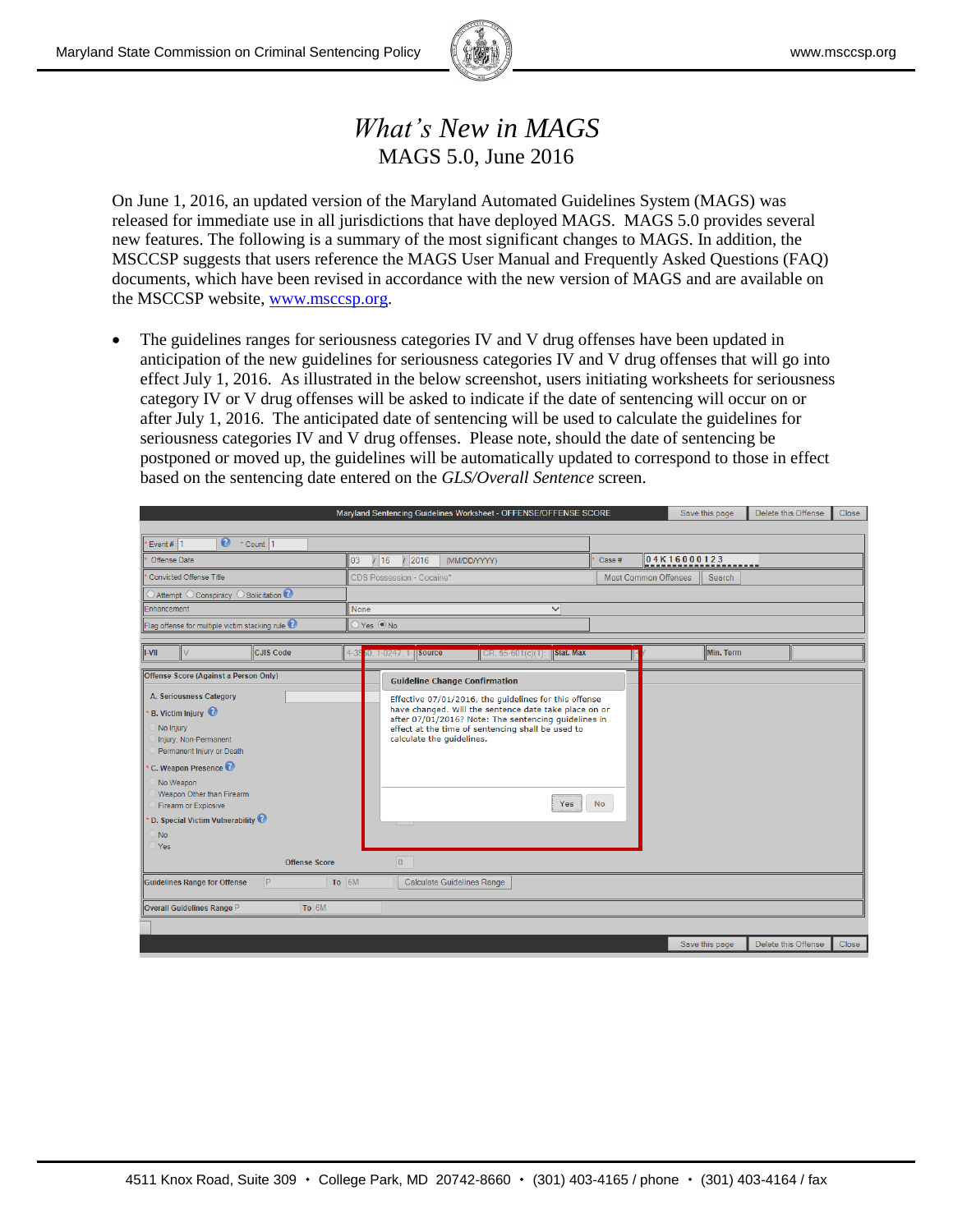

 The offense table and list of most common offenses table now provide the option to search for offenses by offense type in addition to offense description, CJIS code, and source. Users may also simultaneously search all columns in the offense table by entering text in the Search field located in the upper-left corner of the page.

|               | <b>Offense</b><br>Offense                                          | <b>CJIS Code</b><br>CJIS Code                                                      | <b>Source</b><br>Source                                       | <b>Type</b><br>drug<br>× | Level  | <b>Min</b> | Max                                                            | Serious.<br>Categ. | <b>Fine</b> |
|---------------|--------------------------------------------------------------------|------------------------------------------------------------------------------------|---------------------------------------------------------------|--------------------------|--------|------------|----------------------------------------------------------------|--------------------|-------------|
| <b>Select</b> | Accessory after the fact to a<br>felony (drug)*                    | 1-1480                                                                             | CR, §1-301(a)                                                 | Drug                     | Felony |            | Lesser of<br>5Y or<br>max. term<br>penalty<br>for the<br>crime | v                  |             |
| <b>Select</b> | Bringing minor into State to<br>violate drug laws                  | 1-0489                                                                             | CR. §5-628(a)                                                 | Drug                     | Felony |            | <b>20Y</b>                                                     | $III-B$            | 20000       |
| <b>Select</b> | CDS Importation into State,<br>marijuana (5 - <45 kilograms)       | 1-0730                                                                             | CR, §5-614(b)                                                 | Drug                     | Felony |            | <b>10Y</b>                                                     | <b>IV</b>          | 10000       |
| <b>Select</b> | CDS Importation into State.<br>marijuana (45 kilograms or<br>more) | 3-3550                                                                             | CR. §5-614(a)                                                 | Drug                     | Felony |            | <b>25Y</b>                                                     | III-A              | 50000       |
| <b>Select</b> | CDS Importation into State,<br>non-marijuana                       | 3-3550                                                                             | CR, §5-614(a)                                                 | Drug                     | Felony |            | 25Y                                                            | III-C              | 50000       |
| <b>Select</b> | CDS Possession - Cocaine*                                          | 4-3550. 1-0247.<br>1-0248, 1-0249,<br>1-0250, 1-0251.<br>1-0252, 1-0255,<br>1-0256 | CR. \$5-601(c)(1):<br>CR, §5-620(d)(1)<br>(for paraphernalia) | Drug                     | Misd.  |            | 4Y                                                             | v                  | 25000       |
| Select        | CDS Possession - Drug not<br>identified*                           | 4-3550. 1-0247.<br>1-0248. 1-0249.<br>1-0250, 1-0251.<br>1-0252, 1-0255,<br>1-0256 | CR. \$5-601(c)(1):<br>CR. §5-620(d)(1)<br>(for paraphernalia) | <b>Drug</b>              | Misd.  |            | 4Y                                                             | $\vee$             | 25000       |
| Select        | <b>CDS Possession - Heroin*</b>                                    | 4-3550. 1-0247.<br>1-0248. 1-0249.<br>1-0250, 1-0251,                              | CR, §5-601(c)(1):<br>CR. \$5-620(d)(1)                        | Drug                     | Misd.  |            | 4Y                                                             | v                  | 25000       |

 There are several new information icons on the *Offender Score*, *Offense/Offense Score*, *Offense Sentence*, and *GLS/Overall Sentence* screens in MAGS. These icons provide additional definitions and instructions to aid users in their completion of the sentencing guidelines worksheet.

|                                                                                                                                                                                                                                                                                                                                                                                                      |                    | <b>MARYLAND AUTOMATED GUIDELINES SYSTEM</b> |            |                                 |                           |                    |                |                         |      |
|------------------------------------------------------------------------------------------------------------------------------------------------------------------------------------------------------------------------------------------------------------------------------------------------------------------------------------------------------------------------------------------------------|--------------------|---------------------------------------------|------------|---------------------------------|---------------------------|--------------------|----------------|-------------------------|------|
| Logged in as <i>mags</i> isofttech.                                                                                                                                                                                                                                                                                                                                                                  |                    |                                             |            |                                 |                           |                    |                | Log Off   Home   Search |      |
| Last Name: MARTIN                                                                                                                                                                                                                                                                                                                                                                                    | First Name: ROBERT |                                             | SID:996546 |                                 |                           |                    |                |                         |      |
| <b>Offender Information</b>                                                                                                                                                                                                                                                                                                                                                                          |                    | Offender Score   List of Offenses           |            | Sentence   GLS/Overall Sentence | <b>Victim Information</b> | Departure / Submit |                |                         |      |
|                                                                                                                                                                                                                                                                                                                                                                                                      |                    | Maryland Sentencing Guidelines Worksheet    |            |                                 |                           |                    | Save this page | Previous                | Next |
| $\bullet$ 0 = None or Pending Cases<br>01 = Court or Other Criminal Justice Supervision<br><b>B. Juvenile Delinquency</b><br>$\bullet$ 0 = 23 years or older or crime-free for 5 years or no more than 1 finding of a delinquent act<br>$\bigcirc$ 1 = Under 23 years old and: 2 or more findings of a delinquent act or 1 commitment<br>$\bigcirc$ 2 = Under 23 years and committed 2 or more times |                    | Apply Decay Factor                          |            |                                 |                           |                    |                |                         |      |
| * C. Prior Adult Criminal Record<br>$0 = None$<br>$\odot$ 1 = Minor<br>$\bigcirc$ 3 = Moderate<br>$\circ$ 5 = Major                                                                                                                                                                                                                                                                                  |                    | $\odot$ No<br>$O$ Yes                       |            |                                 |                           |                    |                |                         |      |
| * D. Prior Adult Parole/Probation Violation<br>$\odot$ 0 = No<br>$\bigcirc$ 1 = Yes<br><b>Offender Score:</b>                                                                                                                                                                                                                                                                                        |                    |                                             |            |                                 |                           |                    |                |                         |      |